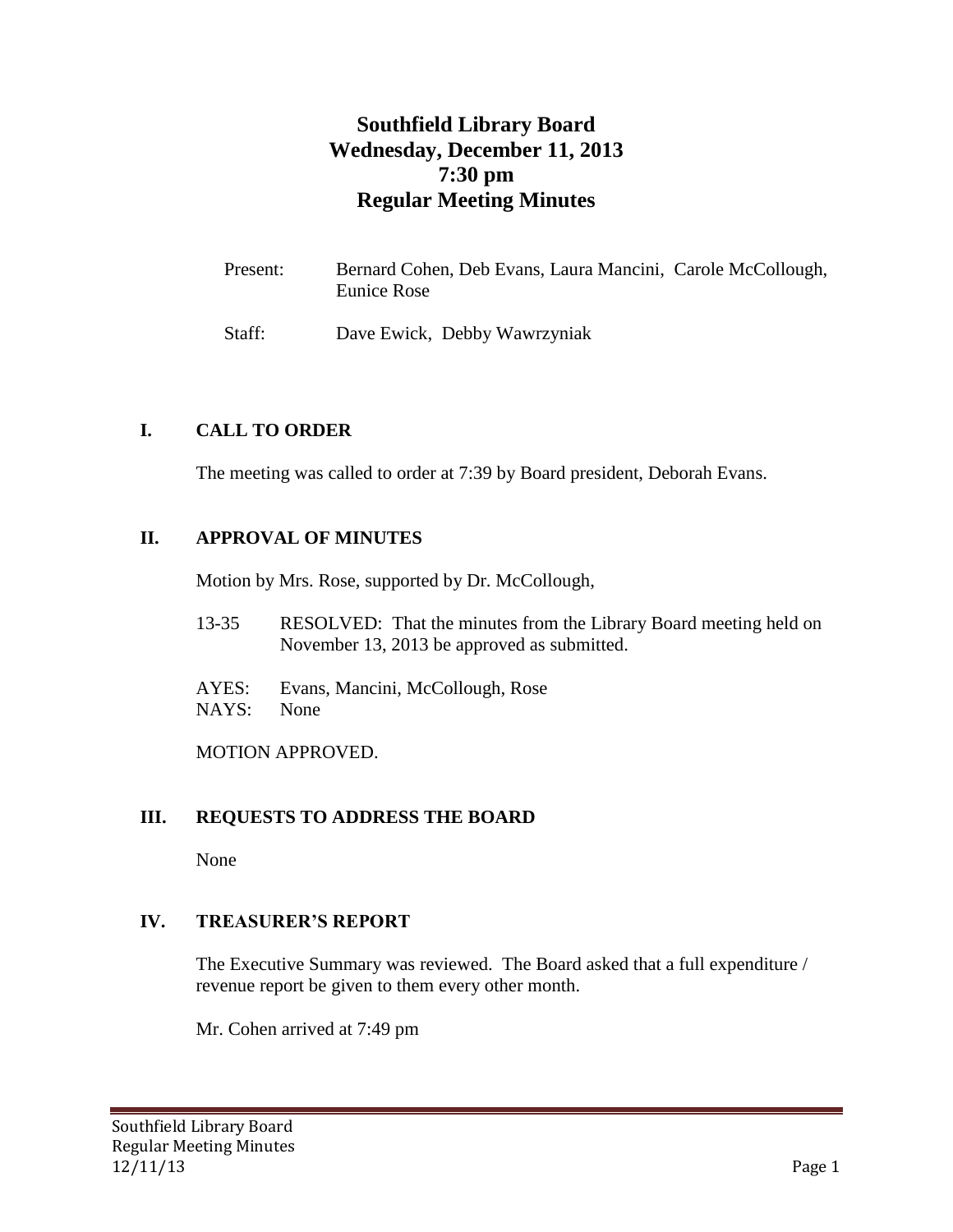Motion by Dr. McCollough, supported by Ms. Mancini,

- 13-36 RESOLVED: That the Executive Summary for November, FY 13/14 be approved as submitted.
- AYES: Cohen, Evans, Mancini, McCollough, Rose NAYS: None

MOTION APPROVED.

# **V. REPORTS**

- A. Jr. Library Board Ms. Haynes has a conflict with meeting on the second Wednesday of each month. Also she will be graduating in the spring. It was suggested that Mr. Ewick meet with Shari Fesko about new candidates for the position of Student Representative to the Library Board.
- B. Deputy Librarian's Report Ms. Beall is unable to be here this evening and the report was given by Mr. Ewick
	- 1. Staff Update
		- a. Mr. Ewick was encouraged by the City's Human Resources Department to select someone to become "Acting Coordinator" for Support Services since the departure of Tera Moon has left this position unfilled. This position will be filled by Deborah Shepherd the current Assistant Coordinator for Technology Services. This is a temporary situation until approval is received to hire new employees.
		- b. Mr. Ewick has spoken with Mr. Fred Zorn and believes that the City may begin filling vacant positions, on a case by case basis, after the first of the year. Outside applicants will be considered. He will be meeting with Mr. Scharret to discuss the Library's staffing needs as soon as possible.
		- c. Staff is in the process of interviewing for substitute librarians and computer assistants.
		- d. Personnel pages for the FY14/15 budget are being prepared by Ms. Beall. The goal is to keep personnel costs even with last year's expenditures.
		- e. Human Resources has approved promoting five Librarian Is to Librarian IIs. These people will now be able to assume LIC duties.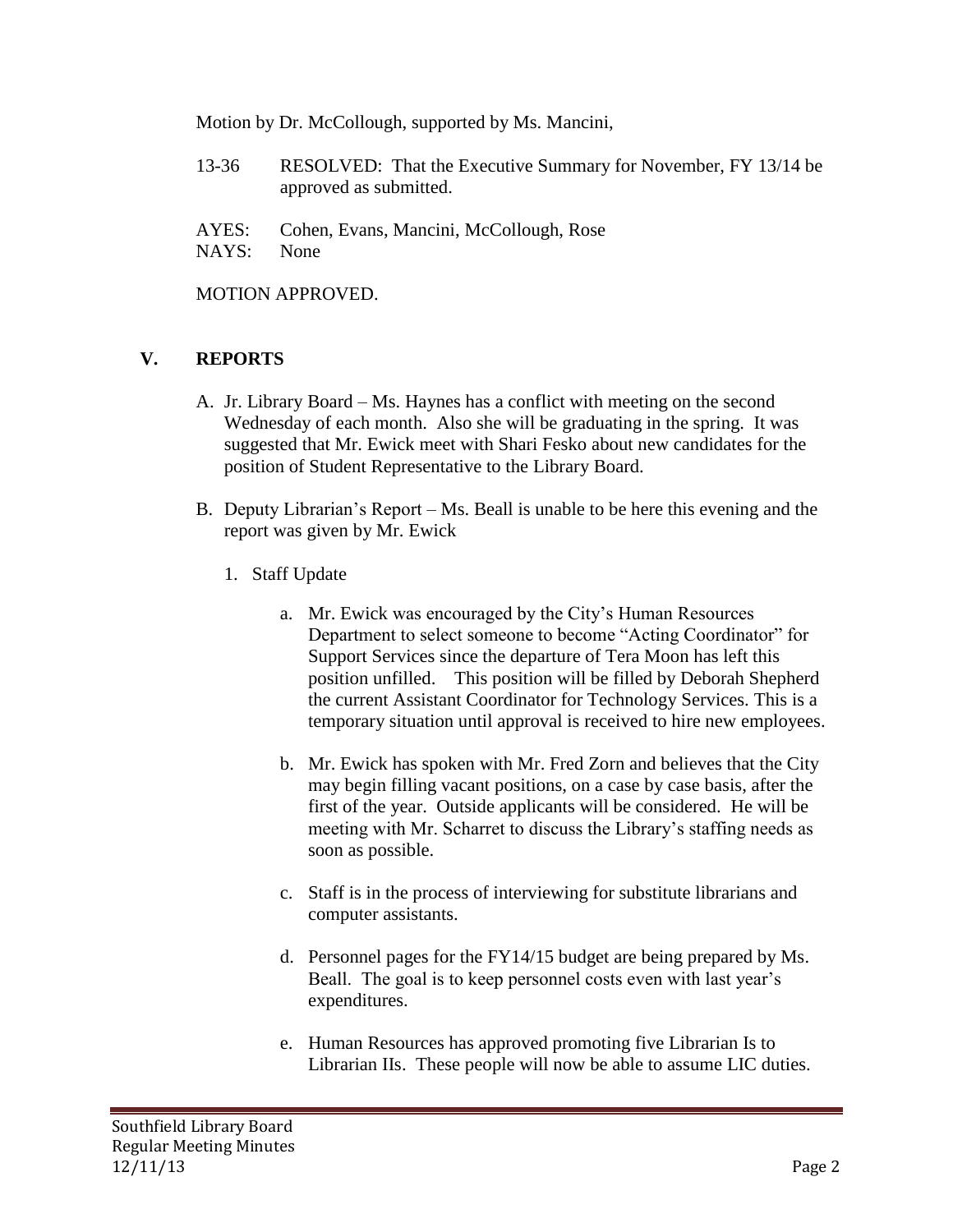## **VI. OLD BUSINESS**

- A. CanStrong Update Mr. Ewick reported that Ms. Ward-Witkowski had not yet met with CanStrong about the Board's offer. There were questions about whether or not this means the case is moving forward. Mr. Ewick did not know any specifics but will speak with the City Attorney and report at the next meeting.
- B. Lutron System Update price quotes have been received for materials from a number of Lutron Distributors. These quotes will be reviewed tomorrow so that work on the system can begin as soon as possible.

Ms. Mancini asked if there have been other incidents regarding the lighting system and Mr. Ewick said that there have been periodic outages throughout the building.

C. Friends in the Café Space – Friends know they have to move and the plan is for them to begin doing so in early 2014. Mr. Ewick noted that the physical work will be done by the City's Facilities Maintenance staff. Costs related to the move will be billed to the Friends.

#### **VII. NEW BUSINESS**

A. The proposed 2014 Meeting Schedule was discussed.

Motion by Dr. McCollough, supported by Mr. Cohen,

13-37 RESOLVED: That the Southfield Library Board's 2014 Meeting Schedule be approved as submitted.

AYES: Cohen, Evans, Mancini, McCollough, Rose NAYS: None

MOTION APPROVED.

The schedule will be posted in compliance with the Open Meetings Act.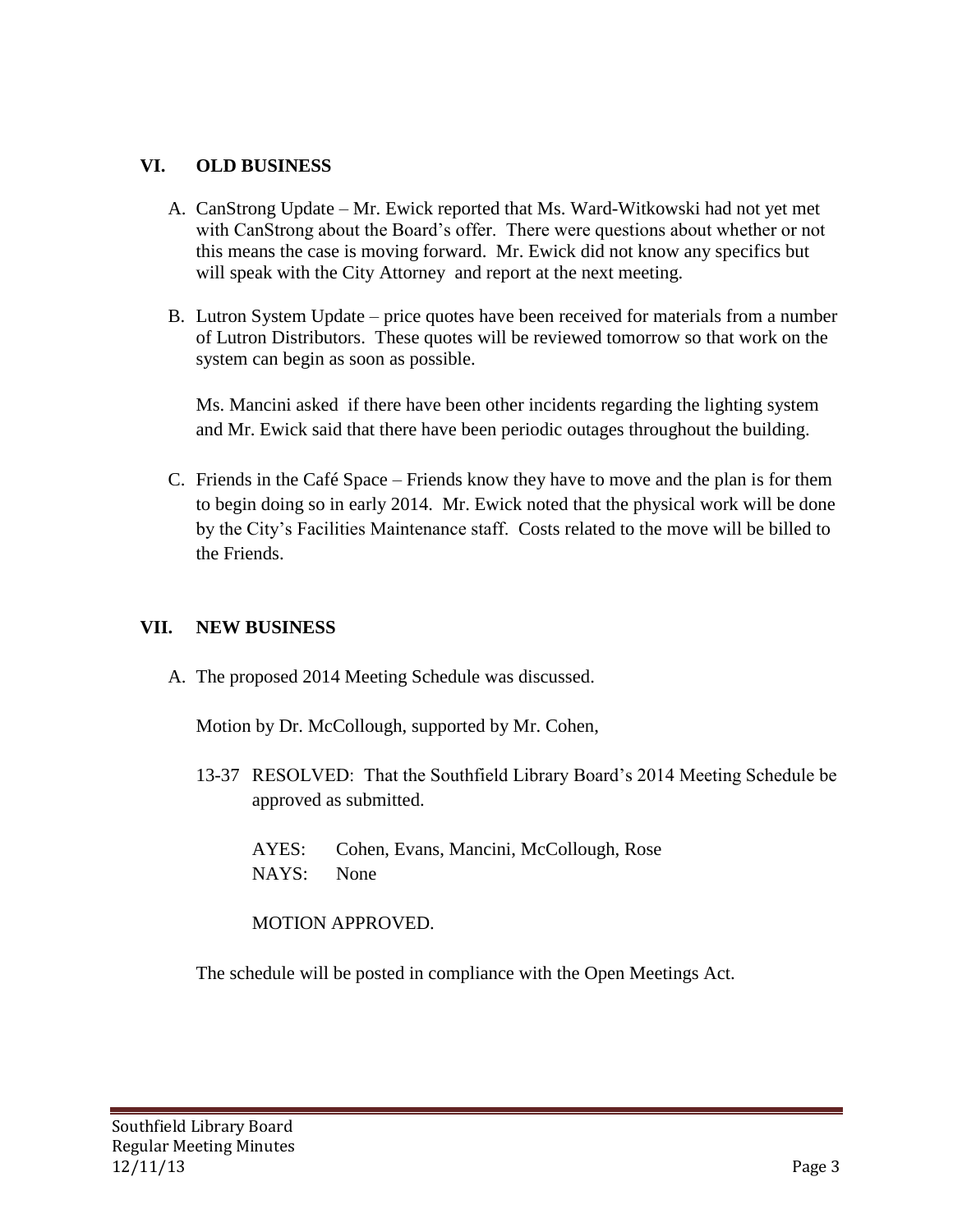# **VIII. ALL OTHER BUSINESS**

A**.** Programming: The Library made application for a Smithsonian traveling exhibit on the Civil Rights Movement with the thought that it would be appropriate for display during Black History Month. Unfortunately, the Library's application was denied. With over 100 applicants it was not possible to award the exhibit to everyone interested. The Board commended Mr. Ewick and staff for making the application for this program.

Other programs for Black History month were discussed. The Board offered suggestions for local involvement.

- B. Correspondence and Articles: A letter to a banned patron was reviewed with suggestions made for future correspondence. Status updates on other patron issues were also discussed. Additionally, Mr. Ewick noted that a banned patron has been calling for reference help monopolizing staff time. He asked if it was ok to prevent banned patrons from phone service as well as personal service. Mr. Cohen said that such a decision was for the City Librarian to address but he thought that being banned from using the library included being denied service over the phone.
- C Other:
	- Ms Evans wanted to discuss the security breach experienced at the Library earlier today. While the Library was closed, a patron entered the building through an unlocked door. Mr. Ewick addressed this by sending an email to the head of Facilities Maintenance staff asking him to remind his staff that no one is to exit by the main doors when the Library is closed. Mr. Cohen suggested a review of security procedures would be in order. He also suggested that the police be consulted to review all of the Library's security procedures.
	- $\bullet$ Mrs. Rose – asked if it would be possible to have members of the staff meet with the Board each month. It would be a nice way for the Board to learn more about the people working here and for staff to meet the Board.

# **IX. PUBLIC COMMENTS**

None